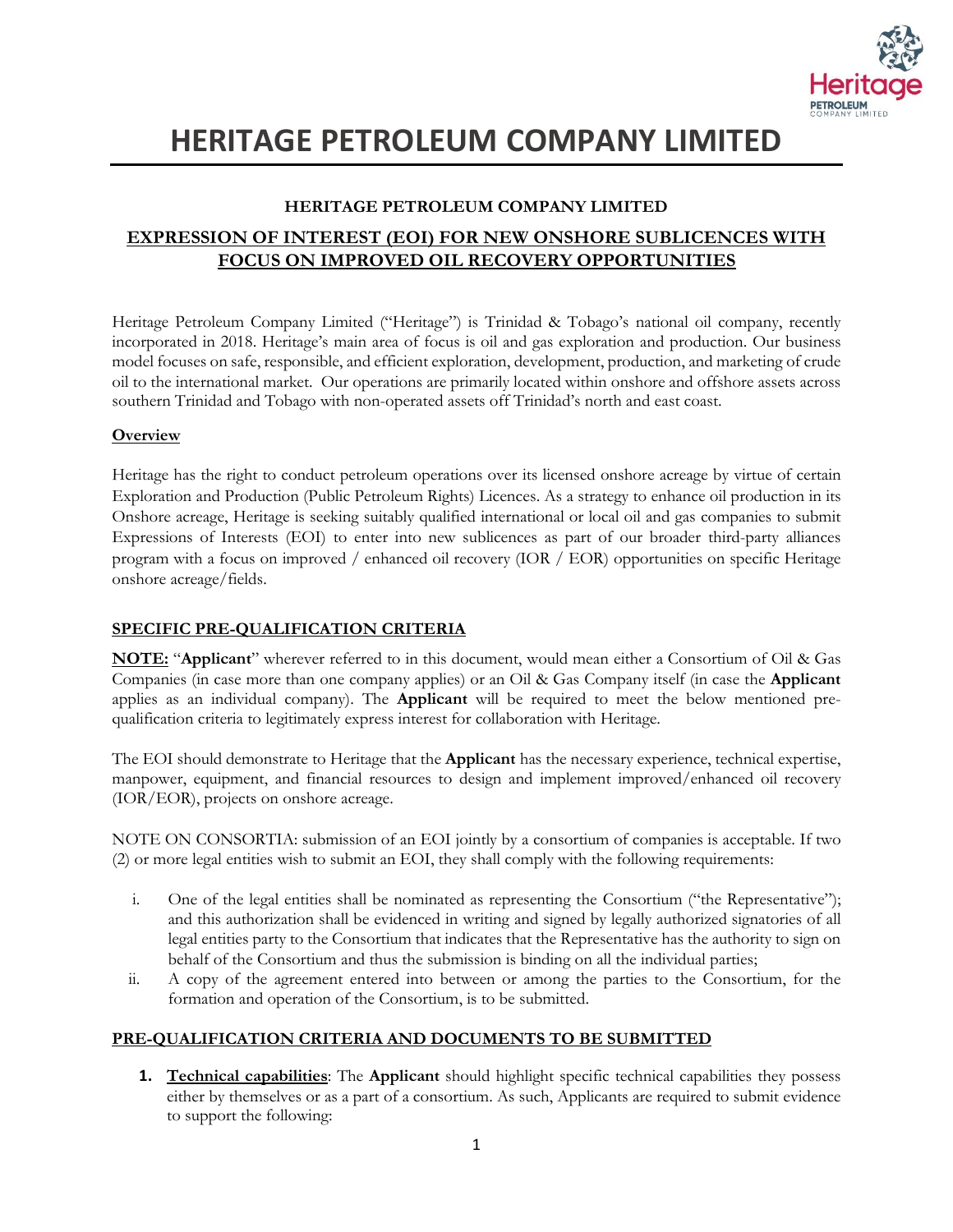

## **HERITAGE PETROLEUM COMPANY LIMITED**

- a) Details of IOR/EOR projects undertaken over the last 15 years. To include structure, sand, pattern maps, injection/production profiles/summaries, monitoring plots/techniques.
- b) Reservoir modelling and interpretive capabilities. Including studies done withing the past 15 years
- c) Technical staff (including organizational chart and resumes of key personnel)
- **2. Health, Safety and Environment (HSE): Applicant** must have a comprehensive Health, Safety, Environmental Management system in place.

**Applicants** are requested to submit, where applicable, the following documents related to HSE and Quality:

- d) HSE Policy
- e) LTI statistics for past 3 years
- f) HSE certifications/accreditations including STOW certification

#### **3. Financial performance:**

**Applicants** are requested to submit company's financial performance documents (Audited Balance Sheets, Profit and Loss accounts & Cash Flow Statement, Auditors Report and Notes to Accounts etc.) for last 3 (three) financial years. Latest financial statement should not be older than 15 months on the date of submission of response to EOI.

The interested **Applicants** should evince interest to participate in the EOI by submitting the above documents and details for pre-qualification via email to [BusinessDevelopment@Heritage-tt.com](mailto:BusinessDevelopment@Heritage-tt.com) by the **deadline date of December 1st, 2021, 11:59pm (AST)**.

Following submissions of EOIs, a shortlist of prospective partners will be developed who will be given the opportunity to submit a detailed technical proposal via a **Request for Proposal (RFP)** process. At the RFP stage, short listed candidates will be granted access to the relevant data via a virtual data room (VDR), subject to required obligations of confidentiality. Proposals would then be evaluated, and a preferred **Applicant** selected with the intention of signing of a commercial contract (sublicence agreement).

#### **Heritage however provides no guarantee, either expressed or implied that any shortlisted company will be asked to submit a formal proposal.**

**Without prejudice to Heritage's rights, it is understood that Heritage's evaluation of the EOIs will be strictly confidential, and Heritage will not divulge details or entertain any queries or protests whatsoever concerning its EOI evaluation process or the results of such process.**

### **HERITAGE RESERVES THE RIGHT, AT ANY TIME, IN ITS SOLE DISCRETION, TO:**

- **i. Extend the closing date;**
- **ii. Verify any information contained in an EOI submission.**